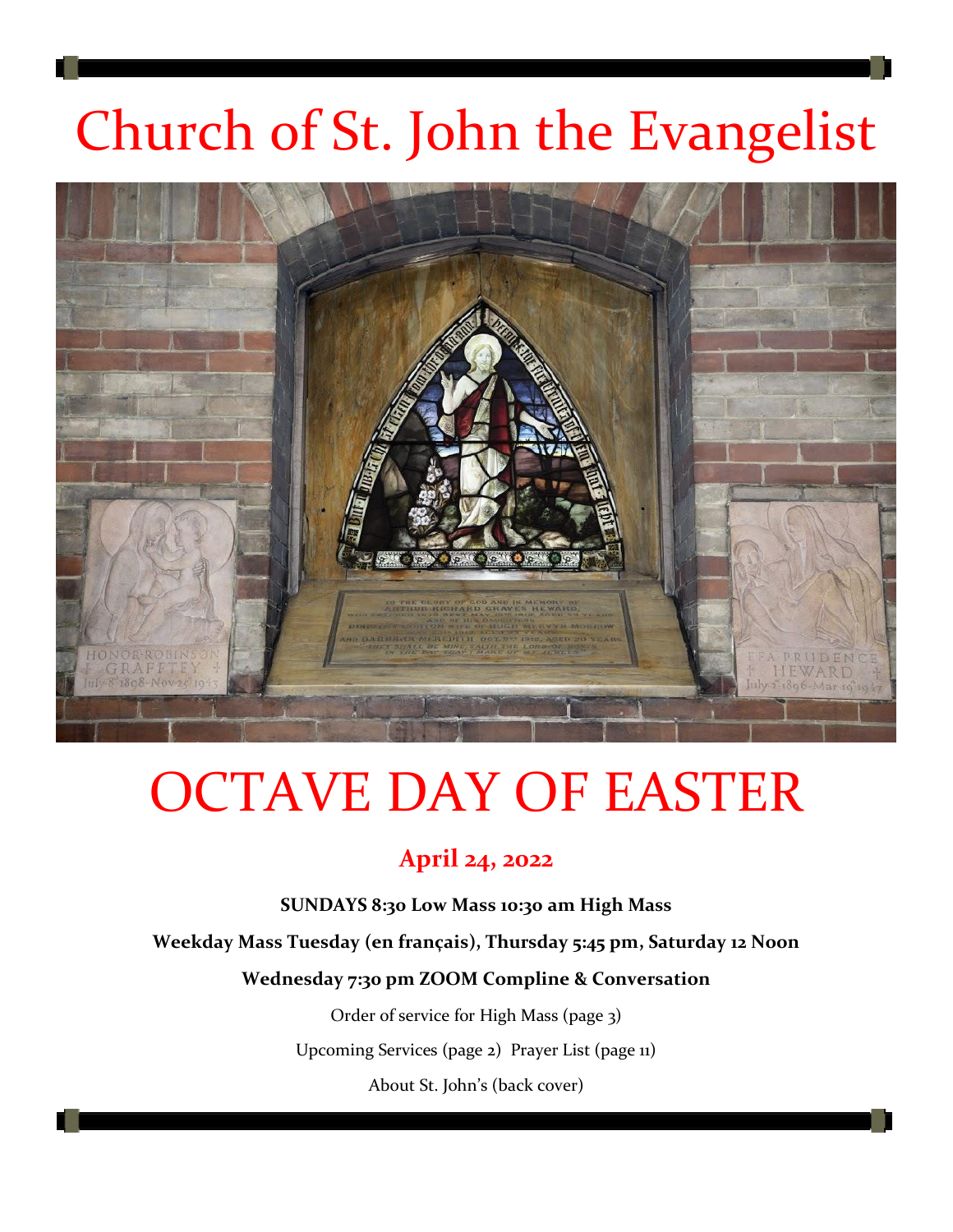## **Services at St. John the Evangelist**

| SUNDAYS 8:30 Low Mass 10:30 am High Mass<br>Wednesday 7:30 p.m. Compline & Conversation | In church<br><b>ZOOM</b> |
|-----------------------------------------------------------------------------------------|--------------------------|
| sept à huit Bible Study<br>Friday 7:00 p.m.                                             | <b>ZOOM</b>              |
| WEEKDAY MASSES. TUESDAY 5:45 pm (en français) THURSDAY 5:45 pm                          |                          |
| <b>SATURDAY 12 NOON</b>                                                                 | In Church                |

**Wednesday & Friday Holy Eucharist at Christ Church Cathedral 12:15**

Permanent Zoom link:<https://zoom.us/j/332912007> (or by phone **438-809-7799** Meeting ID: 332 912 007)



For those visiting for the first time, welcome to St. John the Evangelist! And for our parishioners returning to worship in the church, welcome back! We ask that you please respect the following social distancing measures while worshipping in the church:

- **Masks are required throughout the service.**
- **Please clean your hands with sanitizer on the way in.**
- **Communion will be distributed from the nave of the church, just before the gates. Please keep a one-meter distance from each other. There are markings on the floor**
- **Singing is permitted but only with a mask on.**
- The **bathroom** is located in the hallway to the left, through the door at the back of the church.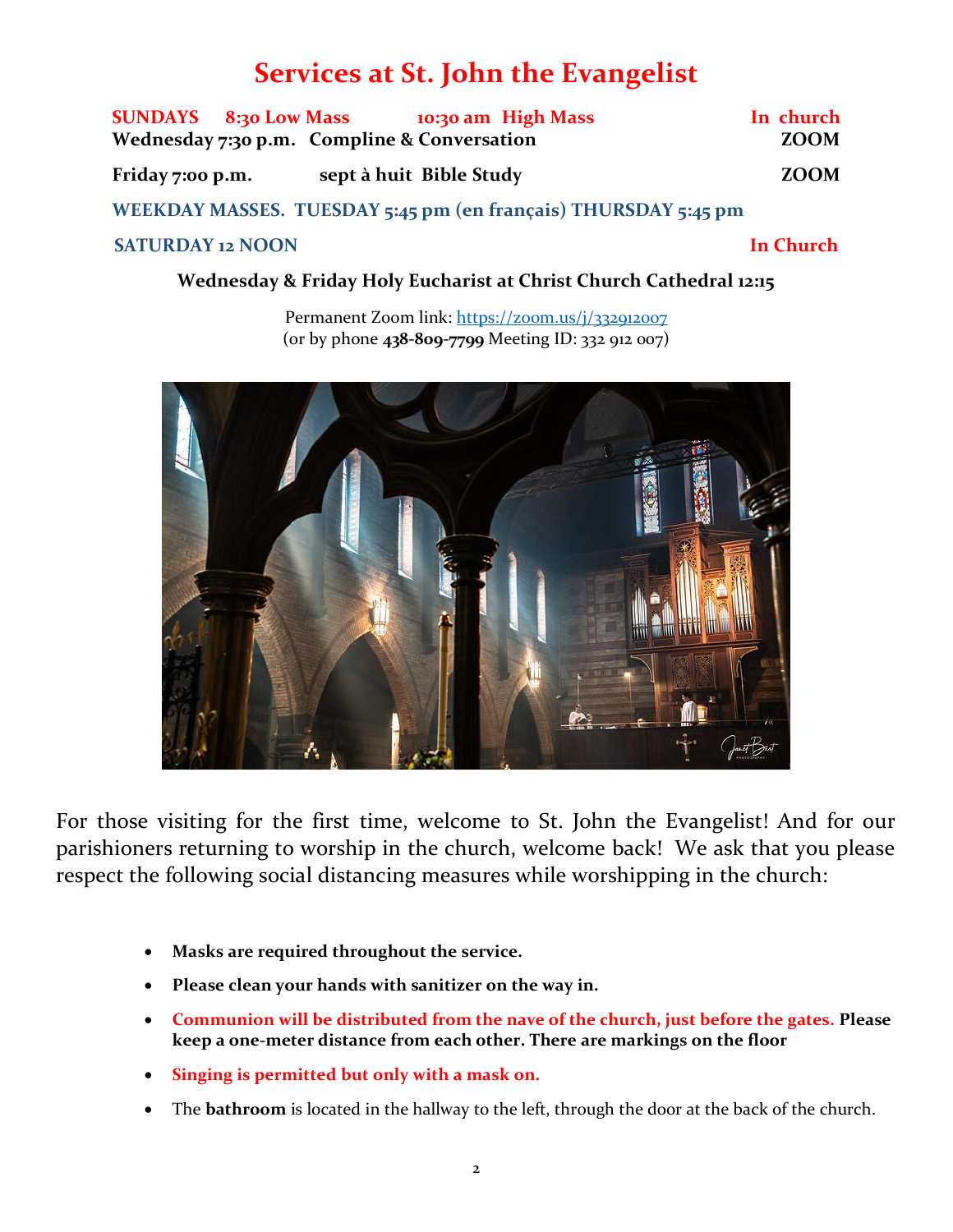#### **AN ORDER OF SERVICE - HIGH MASS**

#### **Sunday April 24, 2o22 10:30 am**

**Organ Prelude.** Praeludium in D major, BuxWV 139, by D. Buxtehude (1637-1707)

#### **THE INTRODUCTORY RITE**

*The people stand at the sound of the bell.*

**Opening Hymn.** Alleluya! Alleluya! (#127 - WÜRZBURG)

### **THE LITURGY OF THE WORD Mass Setting.** Communion Service by J. Merbecke (1510-1585)

#### **Introit.**

*Antiphon. As new born babes, alleluia, desire ye the guileless milk of the word, alleluia, alleluia.* Psalm. *Sing we merrily unto God, our helper: make a cheerful noise unto the God of Jacob. Gloria patri. Repeat antiphon.*

*Priest.* Let us pray. *The people kneel.*

*Priest.* Our Father who art in heaven hallowed by thy name; thy kingdom come; thy will be done, on earth as it is in heaven. Give us this day our daily bread; and forgive us our trespasses, as we forgive them that trespass against us; and lead us not into temptation, but deliver us from evil. **Amen.**

*Priest.* Almighty God, unto whom all hearts be open, all desires known, and from whom no secrets are hid: Cleanse the thoughts of our hearts by the inspiration of thy Holy Spirit, that we may perfectly love thee, and worthily magnify thy holy Name; through Christ our Lord. **Amen.**

*Deacon.* Our Lord Jesus Christ said: Hear O Israel, The Lord our God is one Lord; and thou shalt love the Lord thy God with all thy heart, and with all thy soul, and with all thy mind, and with all thy strength. This is the first and great commandment. And the second is like unto it: Thou shalt love thy neighbour as thyself. On these two commandments hang all the Law and the Prophets.

#### *People.* **Lord, have mercy upon us, and write both these thy laws in our hearts, we beseech thee.**

#### **Kyrie eleison.**

Kyrie eleison. Christe eleison. Kyrie eleison.

### **Gloria in Excelsis.**

Glory be to God on high, and in earth peace, good will towards men. We praise thee, we bless thee, we glorify thee. We give thanks to thee for thy great glory, O Lord God, heavenly king, God the Father Almighty. O Lord, the only begotten Son, Jesus Christ, O Lod God, Lamb of God, Son of the Father, that takest away the sin of the world, have mercy upon us. Thou that takest away the sin of the world, receive our prayer. Thou that sittest at the right hand of God the Father, have mercy upon us. For thou only art holy, thou only art the Lord; thou only O Christ, with the Holy Ghost, art most high in the glory of God the Father. Amen.

### **The Collect of the Day**

*Priest.* The Lord be with you. *People.* **And with thy spirit.** *Priest.* Let us pray.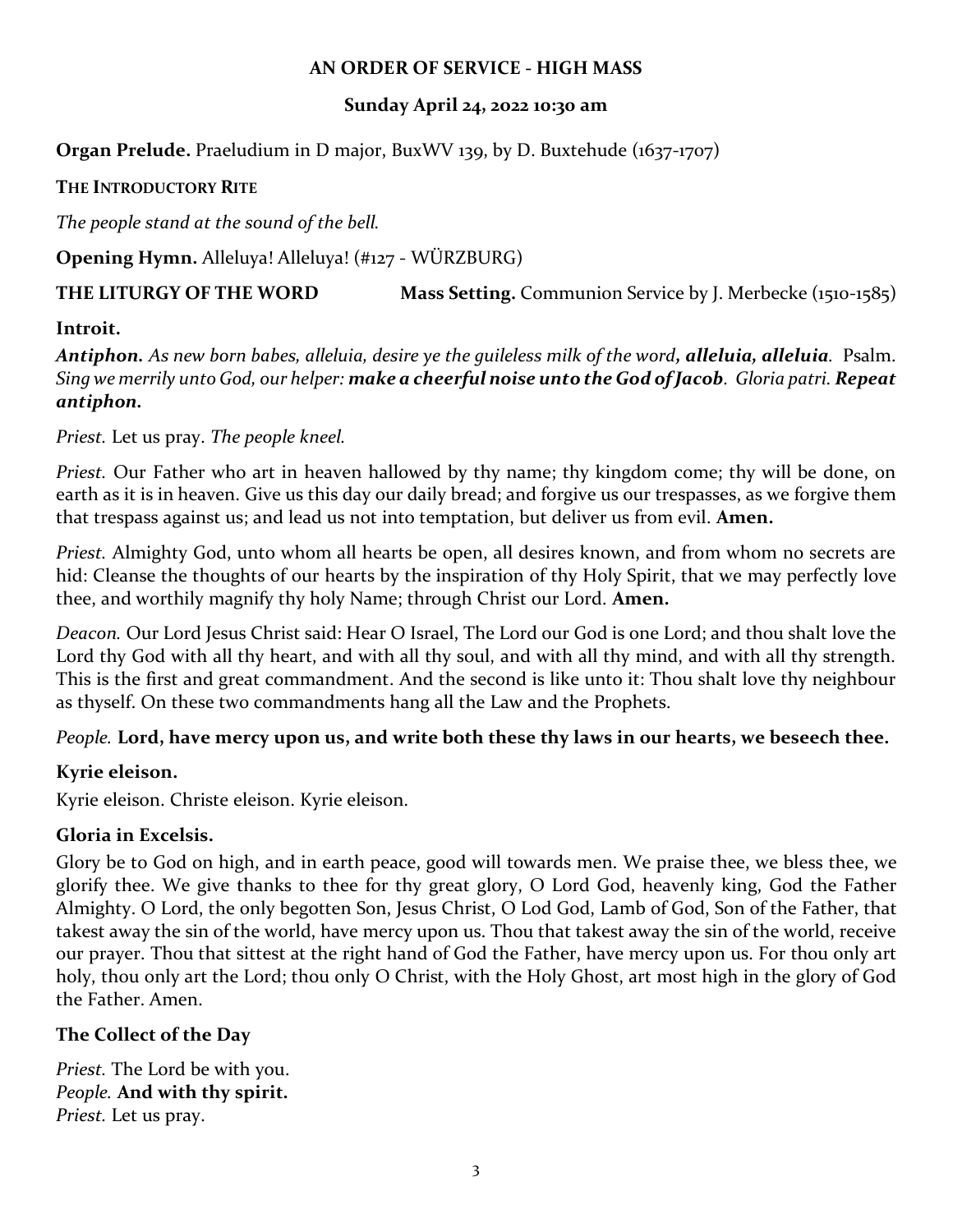ALMIGHTY Father, who hast given thine only Son to die for our sins, and to rise again for our justification: Grant us so to put away the leaven of malice and wickedness, that we may alway serve thee in pureness of living and truth; through the merits of the same thy Son Jesus Christ our Lord. *Amen*

#### **THE LESSONS**

#### **The First Lesson Ezekiel 37:1-10**

The hand of the LORD was upon me, and carried me out in the spirit of the LORD, and set me down in the midst of the valley which was full of bones, and caused me to pass by them round about: and, behold, there were very many in the open valley; and, lo, they were very dry. And he said unto me, Son of man, can these bones live? And I answered, O Lord GOD, thou knowest. Again he said unto me, Prophesy upon these bones, and say unto them, O ye dry bones, hear the word of the LORD. Thus saith the Lord GOD unto these bones; Behold, I will cause breath to enter into you, and ye shall live: and I will lay sinews upon you, and will bring up flesh upon you, and cover you with skin, and put breath in you, and ye shall live; and ye shall know that I am the LORD. So I prophesied as I was commanded: and as I prophesied, there was a noise, and behold a shaking, and the bones came together, bone to his bone. And when I beheld, lo, the sinews and the flesh came up upon them, and the skin covered them above: but there was no breath in them. Then said he unto me, Prophesy unto the wind, prophesy, son of man, and say to the wind, Thus saith the Lord GOD; Come from the four winds, O breath, and breathe upon these slain, that they may live. So I prophesied as he commanded me, and the breath came into them, and they lived, and stood up upon their feet, an exceeding great army.

#### **First Alleluia.**

*In the day of my resurrection, saith the Master, I will go before you into Galilee. Alleluia.*

#### WHATSOEVER is born of God overcometh the world: and this is the victory that overcometh the world, even our faith. Who is he that overcometh the world, but he that believeth that Jesus is the Son of God? This is he that came by water and blood, even Jesus Christ; not by water only, but by water and by blood: and it is the Spirit that beareth witness, because the Spirit is truth. For there are three that bear witness, the Spirit, and the water, and the blood: and these three agree in one. If we receive the witness of men, the witness of God is greater: for this is the witness of God, which he hath borne concerning his Son. He that believeth on the Son of God hath the witness in himself: he that believeth not God, hath made him a liar, because he believeth not the witness that God gave of his Son; and this is the witness, that God hath given to us eternal life; and this life is in his Son. He that hath the Son hath life; and he that hath not the Son of God hath not life.

### **Second Alleluia.** *The people stand.*

*Alleluia. Alleluia. And after eight days, when the doors were shut, stood Jesus in the midst of his disciples, and said, Peace be unto you. Alleluia.*

*Deacon.*The Lord be with you. *People.* **And with thy spirit.**

*Deacon.*The Holy Gospel is written in the twentieth chapter of the Gospel according to Saint John, beginning at the nineteenth verse.

*People.* **Glory be to thee, O Lord.**

#### **The Epistle 1 St John 5:4**

**The Gospel** *St. John 20.19*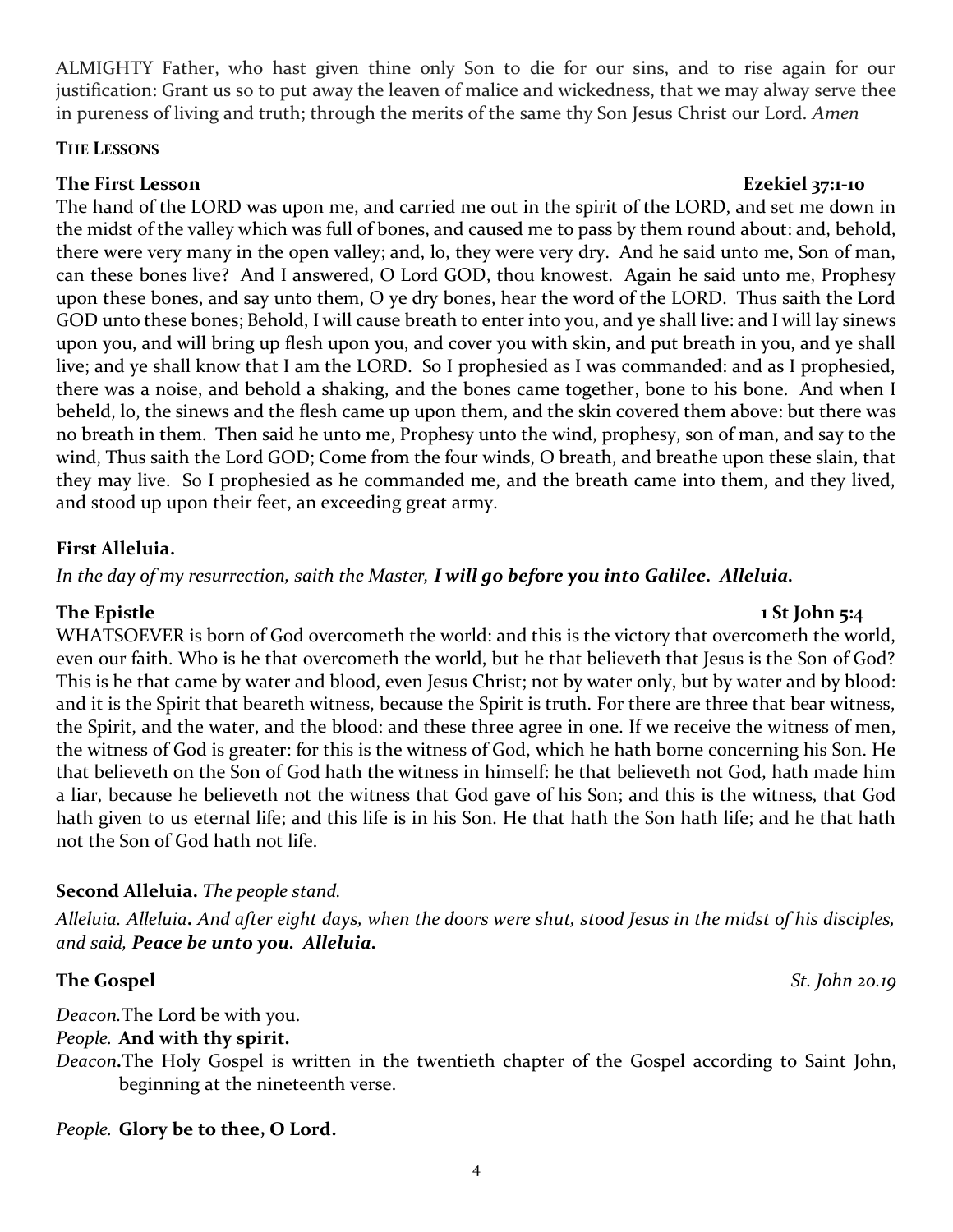THE same day at evening, being the first day of the week, when the doors were shut, where the disciples were assembled for fear of the Jews, came Jesus and stood in the midst, and saith unto them, Peace be unto you. And when he had so said, he showed unto them his hands and his side. Then were the disciples glad when they saw the Lord. Then said Jesus to them again, Peace be unto you: As my Father hath sent me, even so send I you. And when he had said this, he breathed on them, and saith unto them, Receive ye the Holy Ghost. Whosesoever sins ye remit, they are remitted unto them; and whosesoever sins ye retain, they are retained.

#### *People.* **Praise be to thee, O Christ.**

#### **THE NICENE CREED**

#### *Priest and people together.*

#### **I BELIEVE in one God the Father Almighty, Maker of heaven and earth, And of all things visible and invisible:**

**And in one Lord Jesus Christ, the only-begotten Son of God, Begotten of the Father before all worlds; God, of God; Light, of Light; Very God, of very God; Begotten, not made; Being of one substance with the Father; Through whom all things were made: Who for us men and for our salvation came down from heaven, And was incarnate by the Holy Ghost of the Virgin Mary, And was made man, And was crucified also for us under Pontius Pilate. He suffered and was buried, And the third day he rose again according to the Scriptures, And ascended into heaven, And sitteth on the right hand of the Father. And he shall come again with glory to judge both the quick and the dead: Whose kingdom shall have no end.**

**And I believe in the Holy Ghost, The Lord, The Giver of Life, Who proceedeth from the Father and the Son, Who with the Father and the Son together is worshipped and glorified, Who spake by the Prophets. And I believe One, Holy, Catholic, and Apostolic Church. I acknowledge one Baptism for the remission of sins. And I look for the Resurrection of the dead, And the Life of the world to come. Amen.**

**THE SERMON** *Fr Marc-Philippe Vincent*

**ANNOUNCEMENTS**

#### **THE LITURGY OF THE EUCHARIST**

**THE OFFERTORY**

#### **Offertory Verse.**

*The Angel of the Lord descended from heaven, and saith unto the women: He whom ye seek is risen, as he said, alleluia.*

**Offertory motet**. Canzona in G major, BuxWV 170, by D. Buxtehude

*No collection will be taken, but a plate is available to receive offerings after the service, near the exit.*

*The people stand to receive the censing from the thurifer, bowing in response.* 

*Priest.* Pray that my sacrifice and yours may be acceptable to God, the almighty Father.

*People.***May the Lord receive this sacrifice at thy hands, to the praise and glory of his Name, to our benefit, and to that of all his holy Church.**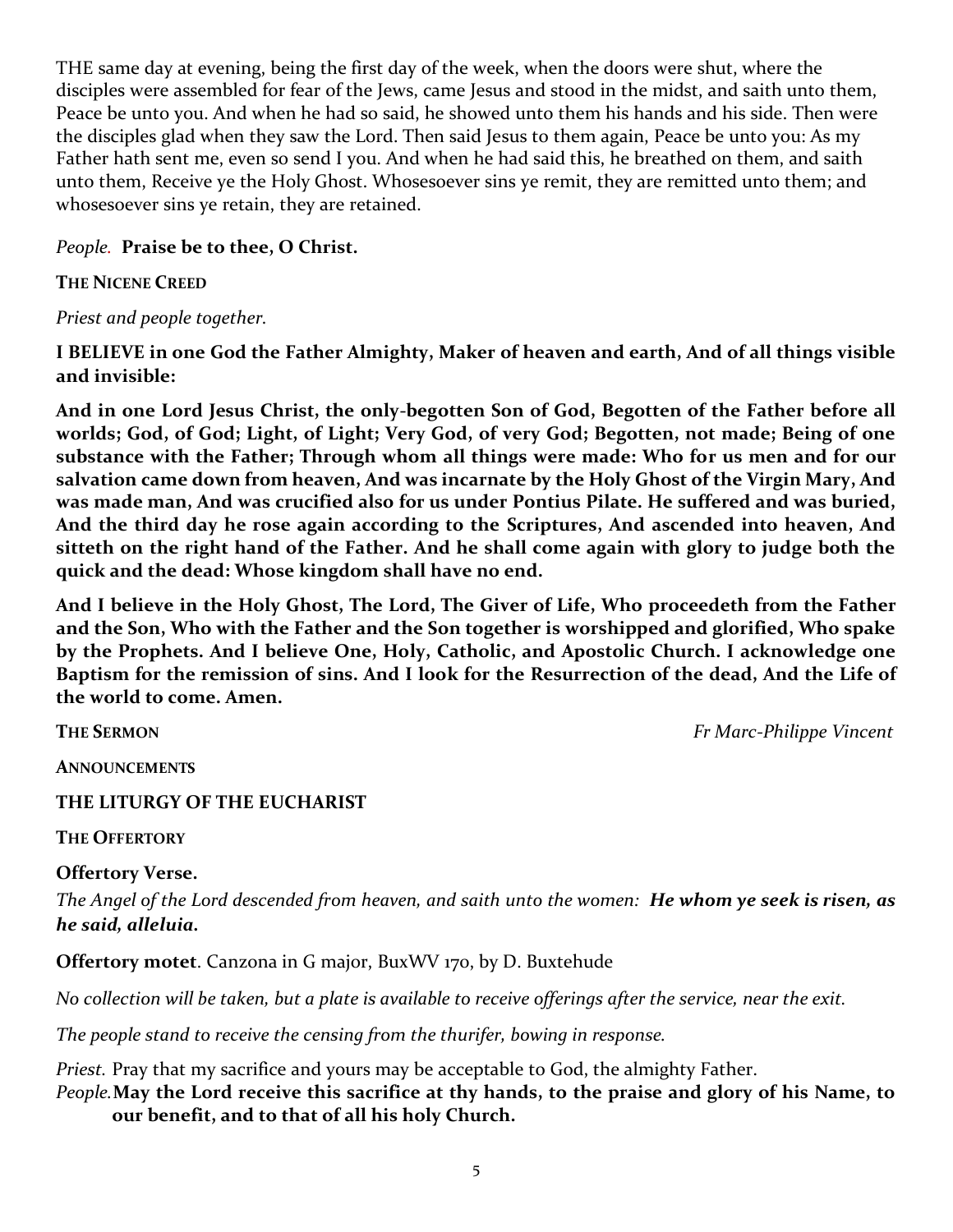#### **THE BIDDINGS**

*Deacon.* Let us pray for ….

*The deacon offers the biddings. (See page 11.) After praying for the departed, the deacon says:*

Rest eternal grant unto them, O Lord, and let light perpetual shine upon them. **Amen.** Gathering together all our intercessions we entrust them to the prayer of Our Lady, Hail Mary, full of grace, the Lord is with thee. Blessed art thou among women, and blessed is the fruit of thy womb, Jesus. *People.* **Holy Mary, Mother of God, pray for us sinners now and at the hour of our death. Amen**

#### *The people kneel.*

Almighty and everliving God, who by thy holy Apostle hast taught us to make prayers and supplications, and to give thanks for all men: we humbly beseech thee most mercifully to accept our alms and oblations, and to receive these our prayers, which we offer unto thy divine Majesty; beseeching thee to inspire continually the universal Church with the spirit of truth, unity, and concord: And grant that all they that do confess thy holy Name may agree in the truth of thy holy word, and live in unity and godly love.

We beseech thee also to lead all nations in the way of righteousness; and to guide and direct their governors and rulers, that thy people may enjoy the blessings of freedom and peace: And grant unto thy servant *ELIZABETH* our Queen, and to all that are put in authority under her, that they may truly and impartially administer justice, to the maintenance of thy true religion and virtue.

Give grace, O heavenly Father, to all Bishops, Priests, and Deacons, and specially to thy servants *MARY*  our bishop, *DAVID* our metropolitan, *LINDA* our primate, and *JUSTIN*, Archbishop of Canterbury, that they may both by their life and doctrine set forth thy true and living Word, and rightly and duly administer thy holy sacraments.

Prosper, we pray thee, all those who proclaim the gospel of thy kingdom among the nations: And to all thy people give thy heavenly grace, and specially to this congregation here present, that, with meek heart and due reverence, they may hear and receive thy holy Word; truly serving thee in holiness and righteousness all the days of their life.

And we most humbly beseech thee of thy goodness, O Lord, to comfort and succour all them who in this transitory life are in trouble, sorrow, need, sickness, or any other adversity, especially those for whom our prayers are desired.

We remember before thee, O Lord, all thy servants departed this life in thy faith and fear: and we bless thy holy Name for all who in life and death have glorified thee; especially the ever-Blessed Virgin Mary, Blessed John the Evangelist our Patron, and all thy saints, beseeching thee to give us grace that, rejoicing in their fellowship, we may follow their good examples, and with them be partakers of thy heavenly kingdom.

Grant this, O Father, for Jesus Christ's sake, our only Mediator and Advocate, to whom, with thee and the Holy Ghost, be all honour and glory, world without end. **Amen.**

#### **THE CONFESSION AND ABSOLUTION**

*Deacon.* Ye that do truly and earnestly repent you of your sins, and are in love and charity with your neighbours, and intend to lead the new life, following the commandments of God, and walking from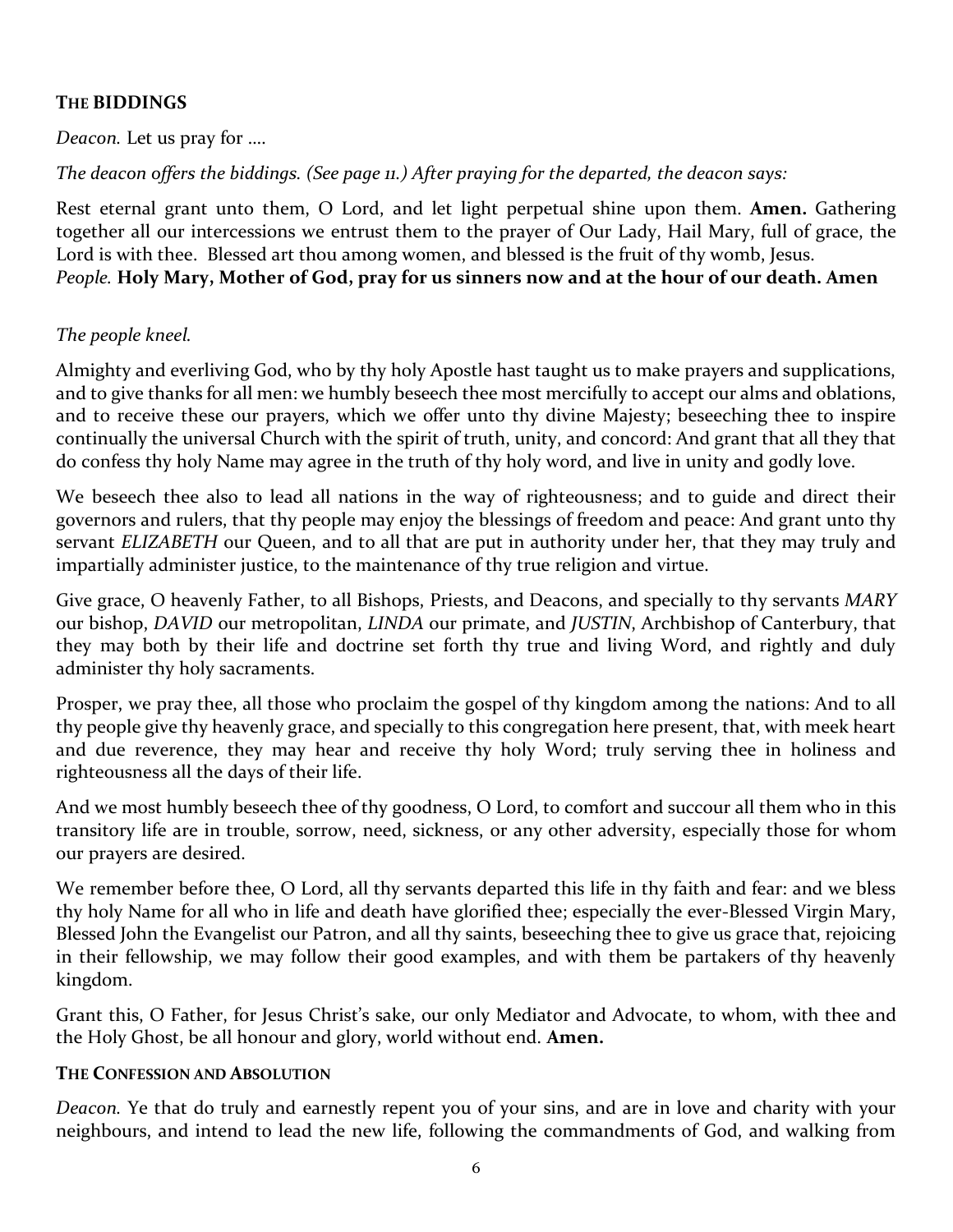henceforth in his holy ways: Draw near with faith, and take this holy Sacrament to your comfort; and make your humble confession to Almighty God, meekly kneeling upon your knees.

*Priest and people together.* **ALMIGHTY GOD, Father of our Lord Jesus Christ, maker of all things, judge of all men: we acknowledge and confess our manifold sins and wickedness, which we from time to time most grievously have committed, by thought, word, and deed, against thy Divine Majesty. We do earnestly repent, and are heartily sorry for these our misdoings. Have mercy upon us, most merciful Father; for thy Son our Lord Jesus Christ's sake, forgive us all that is past; and grant that we may ever hereafter serve and please thee in newness of life, to the honour and glory of thy Name; Through Jesus Christ our Lord. Amen.**

*Priest.* Almighty God, our heavenly Father, who of his great mercy hath promised forgiveness of sins to all them that with hearty repentance and true faith turn unto him: Have mercy upon you; pardon and deliver you from all your sins; confirm and strengthen you in all goodness; and bring you to everlasting life; through Jesus Christ our Lord. **Amen.**

*Deacon.* Hear what comfortable words our Saviour Christ saith unto all that truly turn to him.

- *Matthew 11:28* Come unto me all that labour and are heavy laden, and I will refresh you.
- *John 3:16* God so loved the world, that he gave his only-begotten Son, to the end that all that believe in him should not perish, but have eternal life.

*Deacon.* Hear also what Saint Paul saith.

*1 Timothy 1:15* This is a true saying, and worthy of all men to be received, that Christ Jesus came into the world to save sinners.

*Deacon.* Hear also what Saint John saith.

*1 John 2:1-2* If any man sin, we have an Advocate with the Father, Jesus Christ the righteous; and he is the propitiation for our sins.

#### **THE EUCHARISTIC PRAYER**

*Priest.* The Lord be with you; *People.* **And with thy spirit.** *Priest.* Lift up your hearts; *People.* **We lift them up unto the Lord.** *Priest.* Let us give thanks unto our Lord God; *People.* **It is meet and right so to do.**

*Priest.* It is very meet, right, and our bounden duty, that we should at all times, and in all places give thanks unto thee, O Lord, Holy Father, Almighty, Everlasting God, Creator and Preserver of all things.

BUT CHIEFLY are we bound to praise thee for the glorious Resurrection of thy Son Jesus Christ our Lord: for he is the very Paschal Lamb, which was offered for us, and hath taken away the sin of the world; who by his death hath destroyed death, and by his rising to life again hath restored to us everlasting life.

Therefore with Angels and Archangels and all the company of heaven, we laud and magnify thy glorious Name; evermore praising thee, and saying:

#### **Sanctus and Benedictus.**

Holy, holy, holy, Lord God of Hosts. Heaven and earth are full of thy glory. Glory be to thee O Lord most high. Blessed is he that cometh in the name of the Lord: Hosanna in the highest.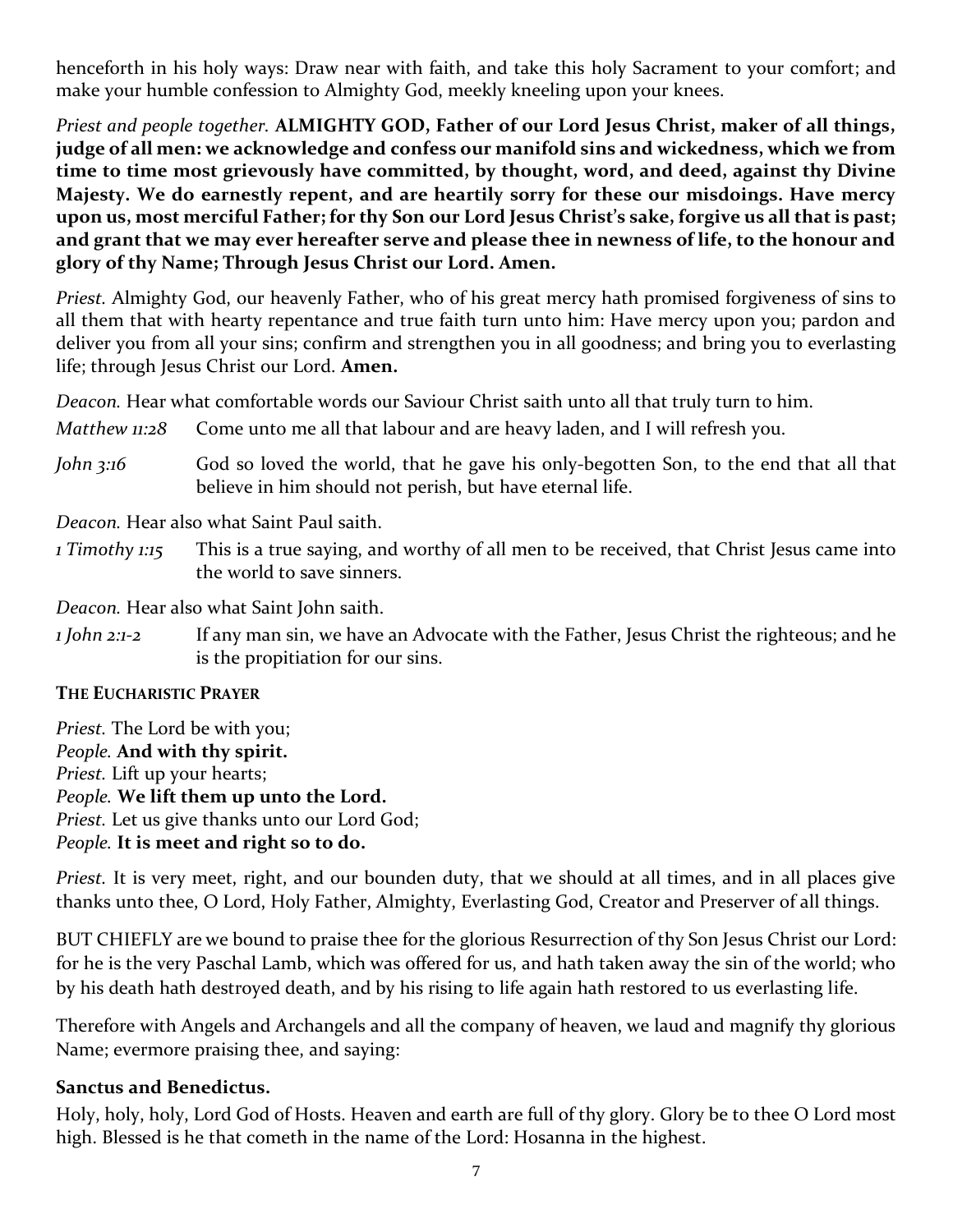#### **The Consecration**

*Priest.* BLESSING and glory and thanksgiving be unto thee Almighty God, our heavenly Father, who of thy tender mercy didst give thine only Son Jesus Christ to take our nature upon him, and to suffer death upon the Cross for our redemption; who made there, by his one oblation of himself once offered, a full, perfect, and sufficient sacrifice, oblation, and satisfaction, for the sins of the whole world; and did institute, and in his holy Gospel command us to continue, a perpetual memorial of that his precious death, until his coming again.

Hear us, O merciful Father, we most humbly beseech thee; and of thy almighty goodness vouchsafe to bless, hallow and sanctify, with thy word and Holy Spirit, these holy gifts, and grant that we receiving these thy creatures of bread and wine, according to thy Son our Saviour Jesus Christ's holy institution, in remembrance of his death and passion may be partakers of his most blessed Body and Blood;

who, in the same night that he was betrayed, took Bread; and, when he had given thanks, he brake it; and gave it to his disciples, saying, "Take, eat; this is my body which is given for you: do this in remembrance of me."Likewise after supper he took the Cup; and, when he had given thanks, he gave it to them, saying, "Drink ye all, of this; for this is my blood of the New Covenant, which is shed for you and for many for the remission of sins: do this, as oft as ye shall drink it, in remembrance of me."

Wherefore, O Father, Lord of heaven and earth, we thy humble servants, with all thy holy Church, remembering the precious death of thy beloved Son, his mighty resurrection, and glorious ascension at thy right hand whence he interceedeth perpetually for us, miserable sinners, and looking for his coming again in glory, do make before thee, in this sacrament of the holy Bread of eternal life and the Cup of everlasting salvation, the memorial which he hath commanded; And we entirely desire thy fatherly goodness mercifully to accept this our sacrifice of praise and thanksgiving, even as thou didst vouchsafe to accept the gifts of thy servant Abel, the Righteous, and the sacrifice of Abraham, our Patriarch: and the holy sacrifice of Melchisedech thy high priest as signs of the one and perfect sacrifice of Christ.

And we humbly beseech thee, Almighty God: command these offerings to be brought by the hands of thine Angel to thine altar on high, in the sight of thy divine majesty: And we most humbly beseech thee to grant, that by the merits and death of thy Son Jesus Christ, and through faith in his blood, we and all thy whole Church may obtain remission of our sins, and all other benefits of his passion; And we pray that by the power of thy Holy Spirit, all we who are partakers of this holy Communion may be fulfilled with thy grace and heavenly benediction; through Jesus Christ our Lord, by whom and with whom, and in whom, in the unity of the Holy Spirit, all honour and glory be unto thee, O Father Almighty, world without end. **Amen.**

*Priest.* And now, as our saviour Christ has taught us, we are bold to say.

*Priest and people together.* **OUR FATHER who art in heaven, hallowed be thy Name, thy kingdom come, thy will be done, on earth as it is in heaven. Give us this day our daily bread; and forgive us our trespasses, as we forgive them that trespass against us; and lead us not into temptation, but deliver us from evil. For thine is the kingdom, the power, and the glory, For ever and ever. Amen.**

*Priest.* The peace of the Lord be always with you; *People.* **And with thy spirit.**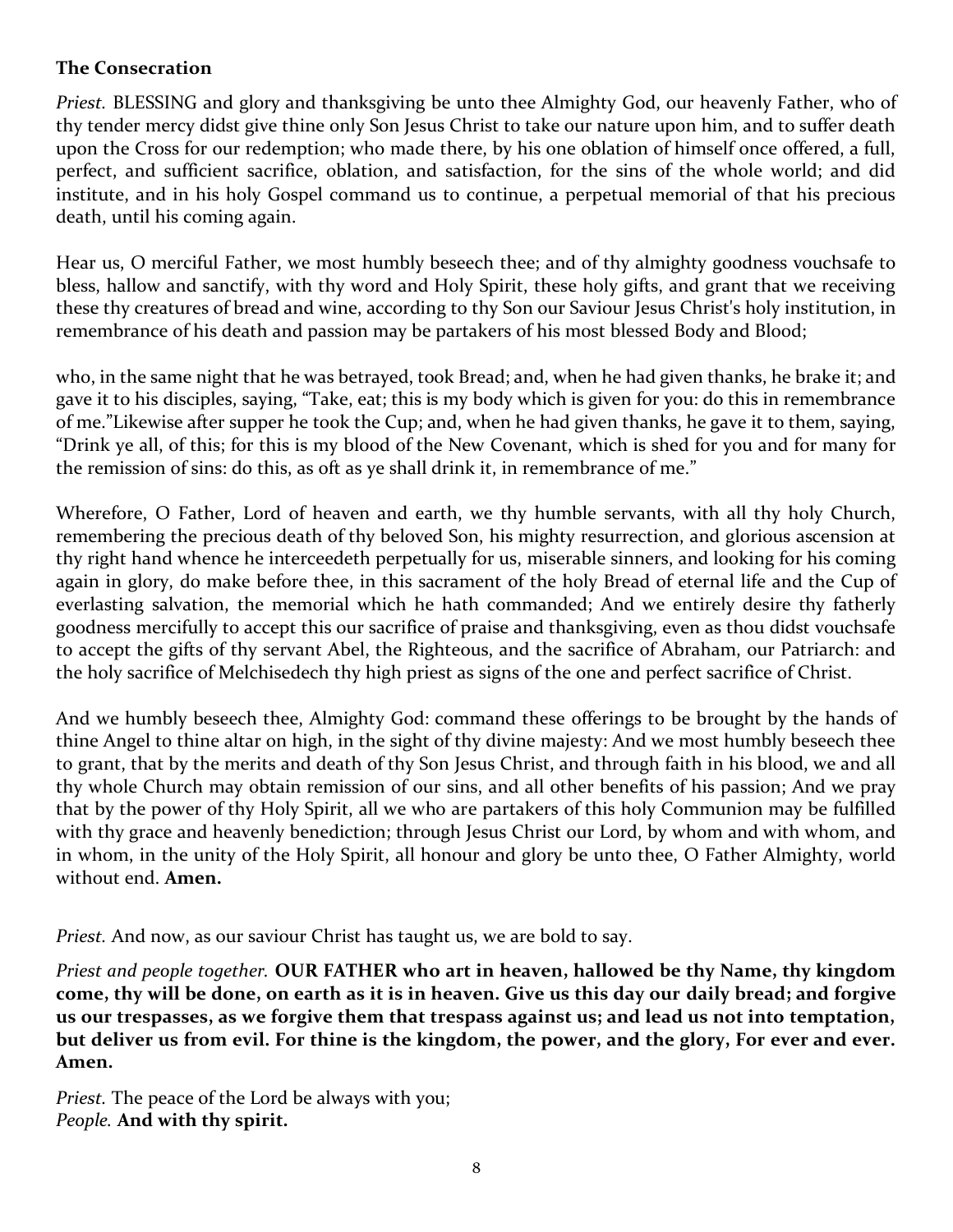*Priest and people together.* **WE do not presume to come to this thy Table, O merciful Lord, Trusting in our own righteousness, But in thy manifold and great mercies. We are not worthy So much as to gather up the crumbs under thy Table. But thou art the same Lord, Whose property is always to have mercy: Grant us therefore, gracious Lord, So to eat the Flesh of thy dear Son Jesus Christ, And to drink his Blood, That our sinful bodies may be made clean by his Body, And our souls washed through his most precious Blood, And that we may evermore dwell in him, And he in us. Amen.**

#### **THE COMMUNION**

#### **Agnus Dei.**

O Lamb of God, that takest away the sin of the world, have mercy upon us. O Lamb of God, that takest away the sin of the world, have mercy upon us. O Lamb of God, that takest away the sin of the world, grant us thy peace.

*Priest*. Behold the Lamb of God, which taketh away the sin of the world.

#### **Communion Sentence.**

*Reach hither thy hand, and behold the print of the nails, alleluia: and be not faithless, but believing, alleluia, alleluia.*

**Communion Motet**: Chorale-prelude on "Vater unser im Himmelreich," BuxWV 219, by D. Buxtehude

**Communion Hymn.** A brighter dawn is breaking (#126 - NUN LASST UNS GOTT DEM HERREN)

#### **THE CONCLUDING RITE**

*Priest.* Almighty and everliving God, we most heartily thank thee that thou dost graciously feed us, in these holy mysteries, with the spiritual food of the most precious Body and Blood of thy Son our Saviour Jesus Christ; assuring us thereby of thy favour and goodness towards us; and that we are living members of his mystical body, which is the blessed company of all faithful people; and are also heirs through hope of thy everlasting kingdom.

*Priest and people together.* **AND HERE we offer and present unto thee, O Lord, ourselves, our souls and bodies, to be a reasonable, holy, and living sacrifice unto thee. And although we are unworthy, yet we beseech thee to accept this our bounden duty and service, not weighing our merits, but pardoning our offences; through Jesus Christ our Lord, to whom, with thee and the Holy Ghost, be all honour and glory, world without end. Amen.**

*Priest.* We beseech thee, O Lord our God: that the most holy mysteries which thou hast provided for our salvation may be for our healing both now and in the time to come. Through Jesus Christ our Lord. Amen

The Peace of God, which passeth all understanding, keep your hearts and minds in the knowledge and love of God, and of his Son Jesus Christ our Lord: and the blessing of God Almighty, the Father, the Son, and the Holy Ghost, be amongst you and remain with you always. **Amen.**

*Deacon.* Depart in peace. Alleluia *People.* Thanks be to God. **Alleluia**.

*(The sanctuary party proceeds to the shrine of Our Lady)*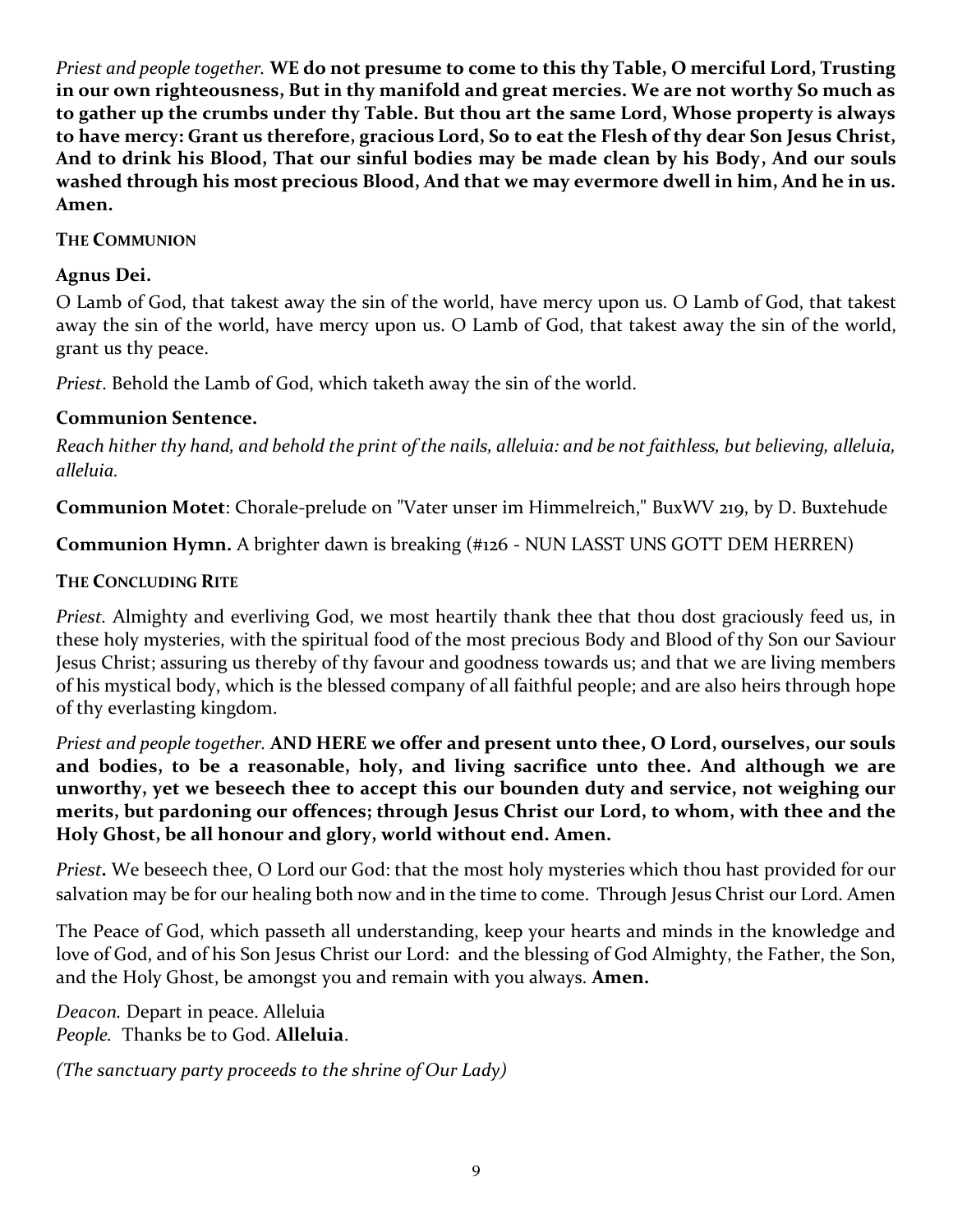## *REGINA CAELI*



Joy to thee, O Queen of Heaven**, alleluia** He whom thou wast meet to bear, alleluia As he promised hath arisen, **alleluia** Pour for us to God thy prayer**, alleluia.**

Rejoice and be glad, O Virgin Mary, alleluia **For the Lord is risen indeed, Alleluia!**

Let us Pray

O God, who by the resurrection of thy Son, our Lord Jesus Christ, didst vouchsafe to give joy to the whole world; grant we beseech thee, that through the intercession of his Mother, the Virgin Mary, we may obtain the joys of everlasting life; through the same Christ our Lord. **Amen**

**Postlude:** Praeludium, fuga et ciaccona in C major, BuxWV 137, by D. Buxtehude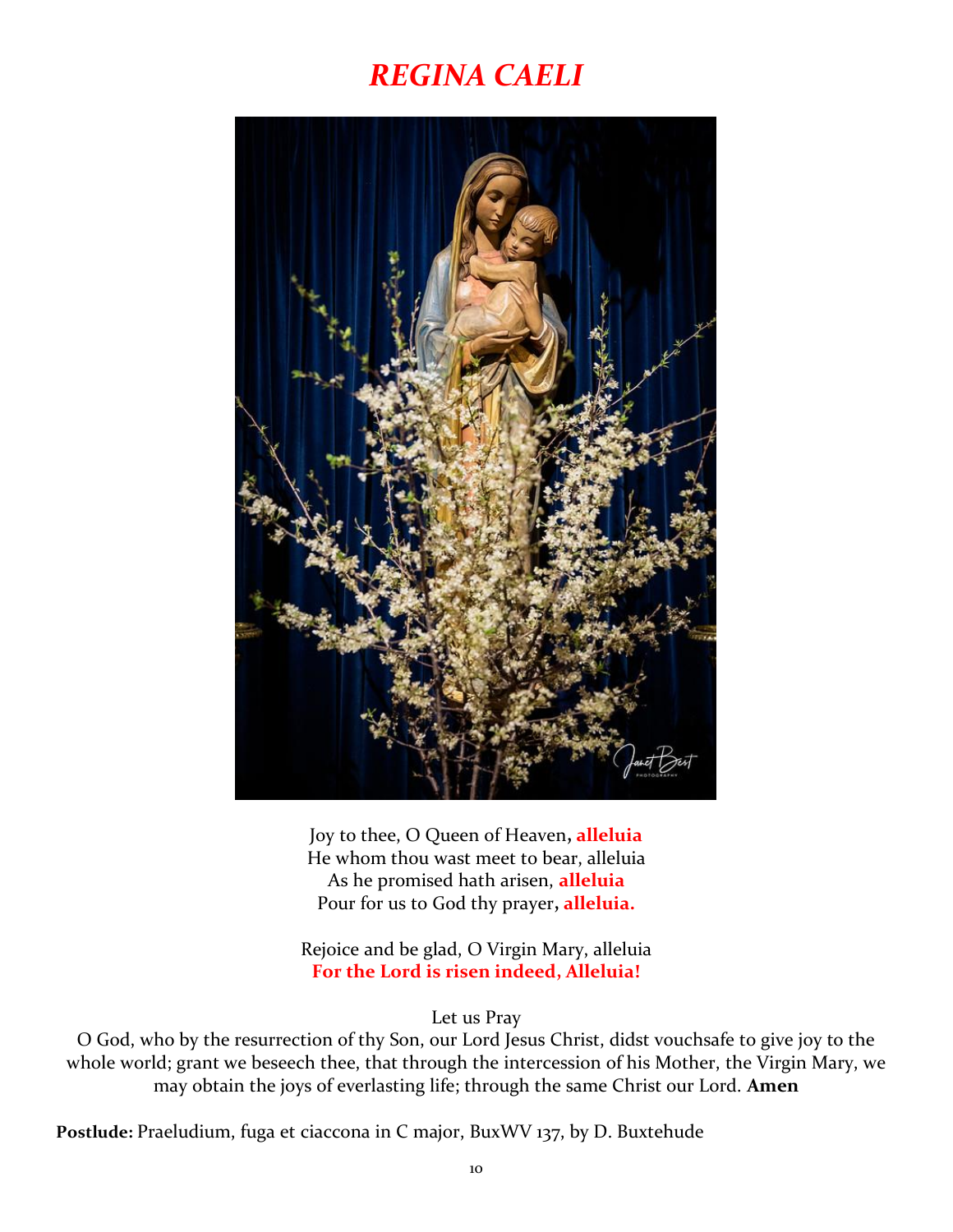### **Prayers of the People**

**In Faith, Hope and Charity let us pray for the good estate of the Catholic church.** *We give thanks for our collective health and resilience during the pandemic, for a safe re-opening, for all medical staff; hospitals and clinics.*  **We remember** *St. Michael and all Angels, Winnipeg; Our Diocesan prayer partners, The Territory of the People and the Diocese of Masasi; and the community of St. Michael's Mission. For those who suffer injustice and those who work for justice and peace. We pray for the end of the conflict between Ukraine & Russia, for all the peoples of the world contending with extremism, violence and polarization. Let us pray for Canada's Indigenous peoples; for our Earth and its living systems, and those suffering from natural and human caused disasters. We also pray for our parish and its redevelopment plans that we may continue as a community of faith.*

#### *[Anglican Cycle of Prayer \(April 24-30\)](https://anglicancommunion.org/media/422641/acp_from-aba-to-zululand-2021-to-2023_web.pdf)*

- **Sun** The Anglican Church of Papua New Guinea
- **Mon** The Diocese of Lagos Mainland The Church of Nigeria (Anglican Communion) (Lagos Province)
- **Tues** The Diocese of Lagos West The Church of Nigeria (Anglican Communion) (Lagos Province)
- **Wed** The Diocese of Lahore The (united) Church of Pakistan
- **Thu** The Diocese of Lainya The Province of the Episcopal Church of South Sudan
- **Fri** The Diocese on the Lake The Church of Nigeria (Anglican Communion) (Owerri Province)
- **Sat** The Diocese of Lango The Church of the Province of Uganda

#### *[Diocesan Cycle of Prayer](https://static1.squarespace.com/static/53339102e4b00c509597c34c/t/6001f5b4514b6c73056efd5b/1610741172969/Prayer+Roster+2021.pdf)*

- **Sun** The Rev Dr Paul Tidman The Rev Fred T. Tiplady
- **Mon** The Rev Gwenda Wells The Rev Canon J. Francis Xavier
- **Tues** The Rev Alain Brosseau The Rev Stephen Petrie
- **Wed** The Rev Rebecca Bates The Rev Emma Jane Bell The Rev Jacques Delisle
- **Thu** The Rev Jack Hyde The Rev Josée Lemoine
- **Fri** The Rev Linda Maloney The Rev Patricia Peacock
- **Sat** The Rev Peter Prosser The Rev Gaby Rajarison

**For those in special need:** Andrew Hope, Wayne, Anthony McDermott, Terrance, Simon, Diane, Karen, Ronnie, Fr Richard Cawley, Monica Bynoe, Conrad, Réal Guérin, Alexandra Belden, Jacques Wong, Brian Carter, Pauline Carter, Art Fisher

**For continuing support:** Beth, Tony Whitehead, Juanita Docherty-McFarlane, Ian MacLean, Vessella, Glenn Cartwright, Geraldine Doran, Howard Goldstein, Desmond Murphy, Mike, Tom Byford, Deirdre Hitchcox, Frances Kemp, Thomas Numann, Sandra Guillaume, Peter Iveson, RoseMary, Louise Driver, James Turney, BB Gaylord, Hannah Brockow

#### *Commemorations ( April 24-30)*

- **Sun** Leslie Hobbs
- **Mon** Annie Fowler, Annie Holland, Marcel Fox,
- **Tues** Harriette MacDonnell, Ellinore Kelly, Clarence McFarlane
- **Wed** Frederick Stuart McLean Howard, Marjorie Robinson, Thomas Broadway, Irene Garrett, Lawrence Hyde, David Macdonald Stewart, Charles Cahn
- $\mathbf{Thu}$
- **Fri** Beatrice Montizambert**,** Nancy Cook, John Walker, Peter Harper
- **Sat** Paul G. Sise, Willis Coleman, Eva Louise MacMorine

*Please contact [Mother Wendy](mailto:thurifer@hotmail.com) or [Father Keith](mailto:rector@redroof.ca) with additions or changes to the prayer list*